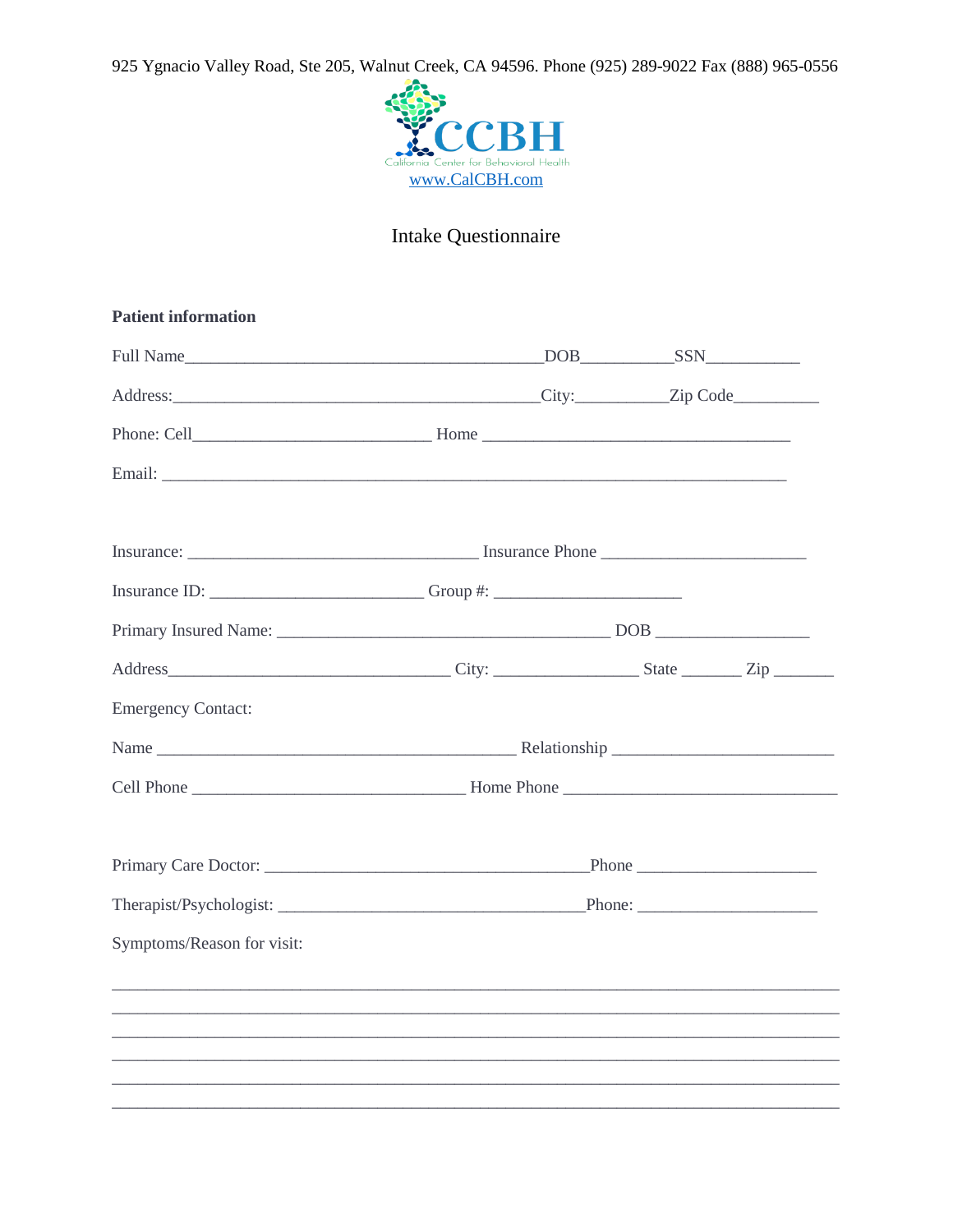925 Ygnacio Valley Road, Ste 205, Walnut Creek, CA 94596. Phone (925) 289-9022 Fax (888) 965-0556



**Previous Psychiatric Medications.** 

| Medication | Dates | Dose | Effect |
|------------|-------|------|--------|
|            |       |      |        |
|            |       |      |        |
|            |       |      |        |
|            |       |      |        |
|            |       |      |        |

\_\_\_\_\_\_\_\_\_\_\_\_\_\_\_\_\_\_\_\_\_\_\_\_\_\_\_\_\_\_\_\_\_\_\_\_\_\_\_\_\_\_\_\_\_\_\_\_\_\_\_\_\_\_\_\_\_\_\_\_\_\_\_\_\_\_\_\_\_\_\_\_\_\_\_\_\_\_\_\_\_\_\_\_

\_\_\_\_\_\_\_\_\_\_\_\_\_\_\_\_\_\_\_\_\_\_\_\_\_\_\_\_\_\_\_\_\_\_\_\_\_\_\_\_\_\_\_\_\_\_\_\_\_\_\_\_\_\_\_\_\_\_\_\_\_\_\_\_\_\_\_\_\_\_\_\_\_\_\_\_\_\_\_\_\_\_\_\_\_ \_\_\_\_\_\_\_\_\_\_\_\_\_\_\_\_\_\_\_\_\_\_\_\_\_\_\_\_\_\_\_\_\_\_\_\_\_\_\_\_\_\_\_\_\_\_\_\_\_\_\_\_\_\_\_\_\_\_\_\_\_\_\_\_\_\_\_\_\_\_\_\_\_\_\_\_\_\_\_\_\_\_\_\_\_

Are you in therapy or did you ever have therapy in the past. If yes, please describe.

Any psychiatric hospitalizations? If yes, please list reason, dates and hospital.

**Current Medical problems/Diagnoses**: \_\_\_\_\_\_\_\_\_\_\_\_\_\_\_\_\_\_\_\_\_\_\_\_\_\_\_\_\_\_\_\_\_\_\_\_\_\_\_\_\_\_\_\_\_\_\_\_\_\_\_\_

Are you pregnant (Yes/No). Do you plan pregnancy in the next year (Yes/No) Breastfeeding (Yes/No)

\_\_\_\_\_\_\_\_\_\_\_\_\_\_\_\_\_\_\_\_\_\_\_\_\_\_\_\_\_\_\_\_\_\_\_\_\_\_\_\_\_\_\_\_\_\_\_\_\_\_\_\_\_\_\_\_\_\_\_\_\_\_\_\_\_\_\_\_\_\_\_\_\_\_\_\_\_\_\_\_\_\_\_\_

Are you using contraception (Yes/No) What method of contraception? \_\_\_\_\_\_\_\_\_\_\_\_\_\_\_\_\_\_\_\_\_\_\_\_

## **Current medications**

| <b>Medication Name</b> | Dose | Diagnosis | Duration |
|------------------------|------|-----------|----------|
|                        |      |           |          |
|                        |      |           |          |
|                        |      |           |          |
|                        |      |           |          |
|                        |      |           |          |
|                        |      |           |          |